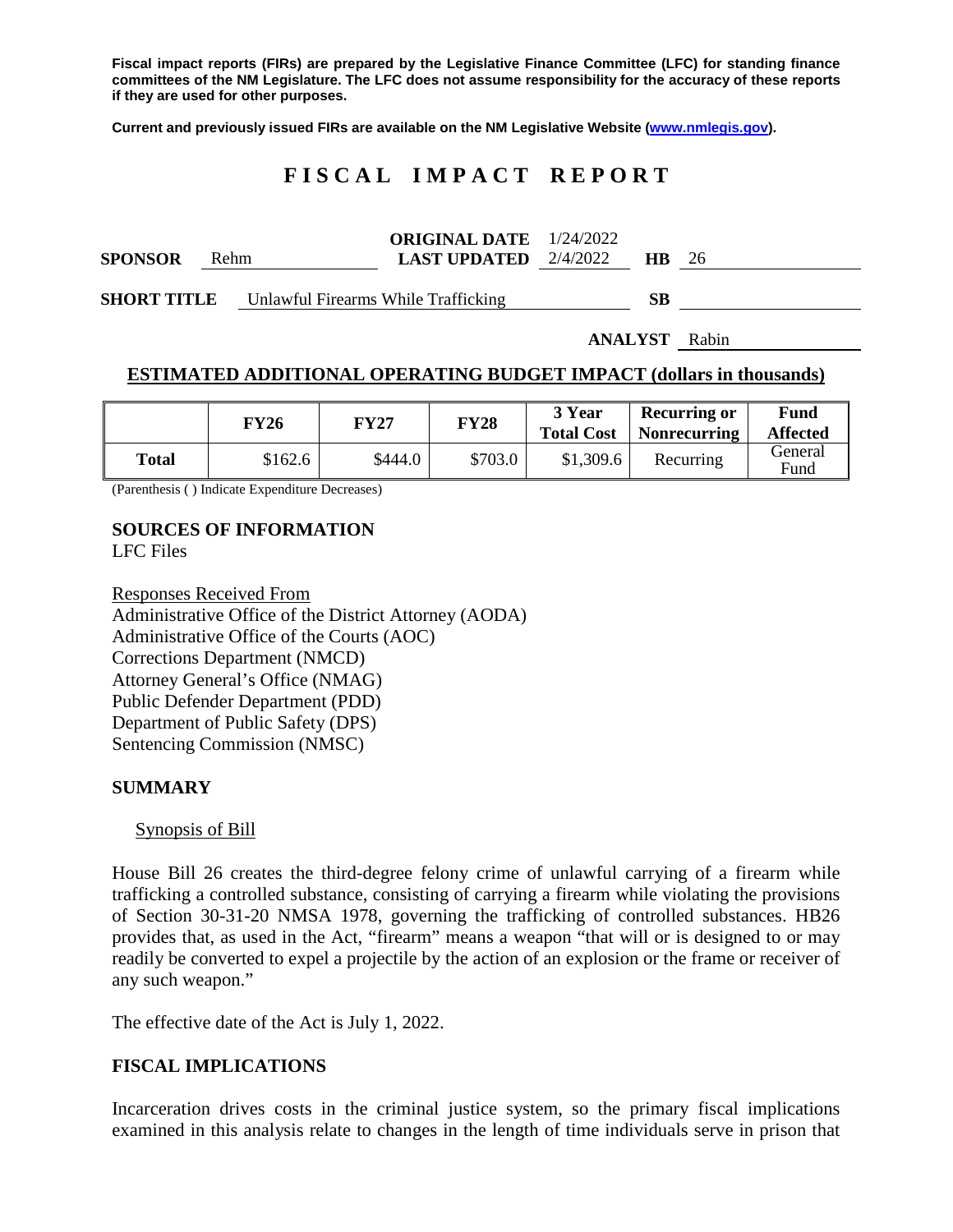#### **House Bill 26 – Page 2**

might result from this bill. The creation of any new crime, increase of felony degree, or increase of sentencing penalties will likely increase the population of New Mexico's prisons and longterm costs to the general fund. In addition to the potential of new crimes to send more individuals to prison, increased sentence lengths decrease releases relative to the rate of admissions, pushing the overall prison population higher. The Corrections Department reports the average cost to incarcerate a single inmate in FY21 was \$49.6 thousand; however, due to the high fixed costs of the state's prison facilities and administrative overhead, LFC estimates a marginal cost (the cost per each additional inmate) of \$23.4 thousand per inmate per year across all facilities. This bill will likely increase the time individuals spend incarcerated.

Although HB26 creates a new crime, the crime of unlawful carrying of a firearm while trafficking a controlled substance requires an individual to also be convicted of the crime of trafficking a controlled substance. As a result, HB26 functions more as a sentence enhancement than a new crime. HB26 is not anticipated to result in more individuals being admitted to prison—those individuals would already be admitted to prison for drug trafficking—but is anticipated to increase the amount of time they spend there.

Overall, this analysis estimates HB26 will result in additional incarceration costs of \$703 thousand per year. Based on the number of individuals admitted to prison for drug trafficking in FY21 (123) and the percent of state prisoners incarcerated for drug trafficking who possessed a firearm at the time of their arrest according to a 20[1](#page-1-0)9 DOJ report  $(9.4 \text{ percent})$ , this analysis estimates the changes proposed by HB26 will impact approximately 12 individuals annually. Based on the average time served for individuals released from prison in FY21 whose highest charge was for a third-degree felony, these 12 individuals will spend an additional 912 days in prison each due to the new crime created by this bill, a cost of \$58.6 thousand per offender.

Because HB26 effectively enhances the sentence for an existing crime, the fiscal impacts of this change are not anticipated to be realized until the first group of offenders admitted under the enhanced sentence have served the term they would have served under the original sentence. Under the original sentence, offenders serve an average of about 2.5 years (based on the average time served for offenders released from prison in FY21 whose highest charge was for drug trafficking), but this bill is anticipated to lead them to serve an *additional* 2.5 years in prison. As a result, offenders admitted to prison in FY24 under HB26 would begin to impact costs in FY26. As more people are admitted to prison, costs increase. Costs continue to rise for each year until FY28, when offenders admitted in the first year the change takes effect begin to leave prison after serving the additional time.

This analysis does not include potential benefits of crime deterrence due to increased punishment, as research shows sentence length has little to no deterrent effect. Certainty of being caught is a significantly more effective deterrent to criminal behavior than the severity of punishment if convicted.

Additional system costs beyond incarceration, such as additional costs to the judicial branch for increased trials, are not included in this analysis, but may exist. As per AOC

<span id="page-1-0"></span> <sup>1</sup> <https://bjs.ojp.gov/content/pub/pdf/suficspi16.pdf>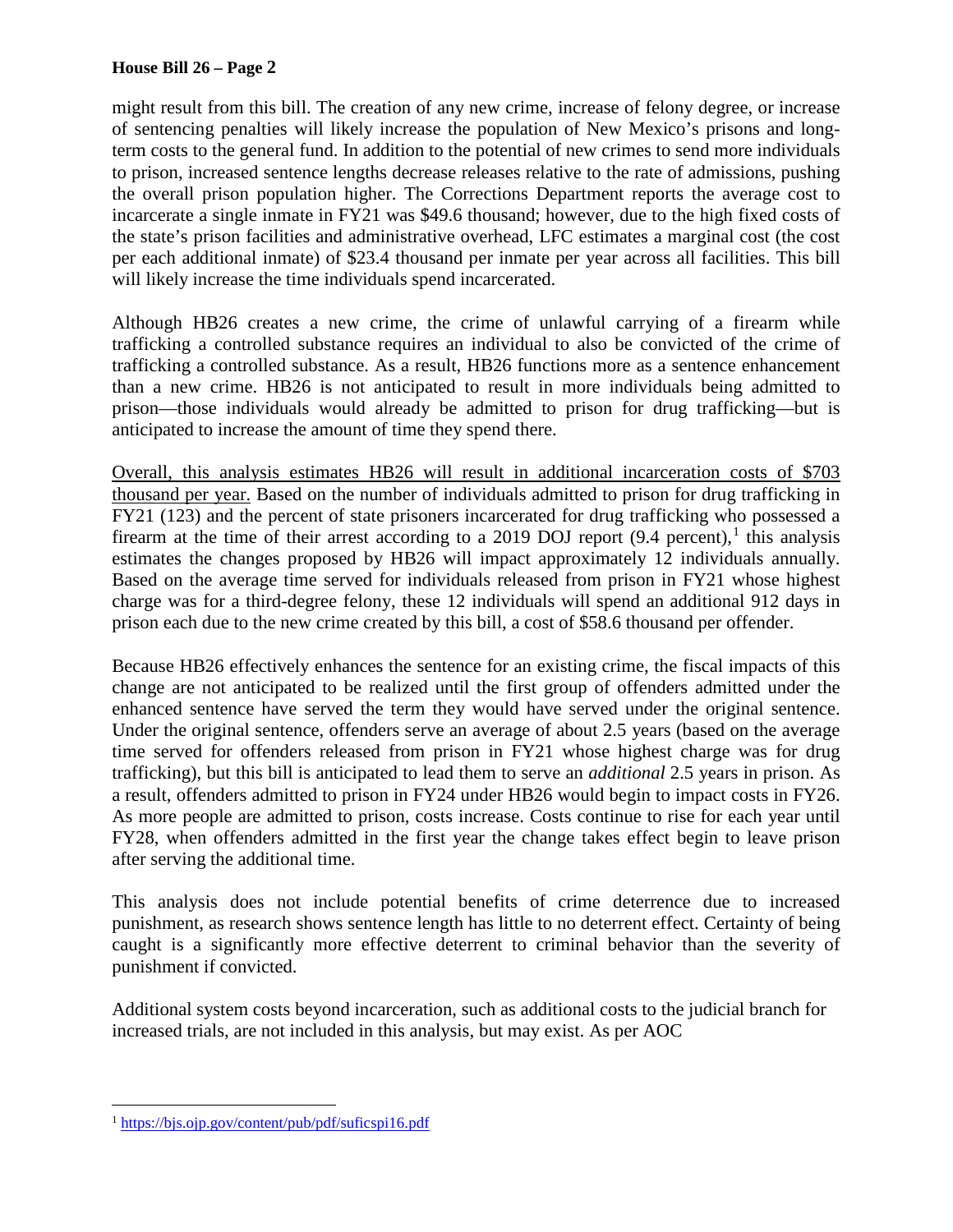There will be a minimal administrative cost for statewide update, distribution, and documentation of statutory changes. Any additional fiscal impact on the judiciary would be proportional to the enforcement of this law and commenced prosecutions, and appeals from convictions. New laws, amendments to existing laws, and new hearings have the potential to increase caseloads in the courts, thus requiring additional resources to handle the increase.

As penalties become more severe, more defendants may invoke their right to trial and their right to trial by jury. More trials and more jury trials will require additional judge time, courtroom staff time, courtroom availability, and jury fees. Indigent offenders are entitled to public defender services.

## **SIGNIFICANT ISSUES**

HB26 effectively enhances a sentence for drug trafficking in certain circumstances (having a firearm). Research shows the certainty of being caught is a more powerful deterrent to crime than severity of punishment, and although laws and policies designed to deter crime focus mainly on increasing the severity of the punishment, this does little to deter criminals because most know little about sanctions for specific crimes. These findings suggest increasing penalties for crimes is unlikely to produce a significant impact on crimes committed. Incarceration (and length of incarceration) has also been shown to have a criminogenic effect, meaning time in jail or prison may make people more likely to commit crimes in the future.

Prioritizing solving crimes and securing convictions, particularly for serious offenses, could be much more impactful than increasing penalties. In New Mexico, however, punishment has grown less certain as crime has increased, with fewer violent crimes solved and more violent felony cases dismissed. LFC's evaluation team has found in the 2<sup>nd</sup> Judicial District (Bernalillo County) specifically, neither arrests, convictions, nor prison admissions have tracked fluctuations in felony crime, and in 2020, when felonies began to rise, accountability for those crimes fell. Improving policing and increasing cooperation and coordination among criminal justice partners could help increase the certainty of punishment for the most violent offenses and provide a stronger deterrent to serious crime than heightened penalties.

As per AOC

1) As penalties become more severe, more defendants may invoke their right to trial and their right to trial by jury. More trials and more jury trials will require additional judge time, courtroom staff time, courtroom availability, and jury fees. Indigent offenders are entitled to public defender services.

2) Under Section 31-18-15(A) NMSA 1978, the basic sentence of imprisonment for a third-degree felony is three years imprisonment. Subsection D also permits the court to impose a fine of \$5,000 or less for a third-degree felony.

3) As early as February 2021, Albuquerque law enforcement leadership has stated that there is a link between drugs and homicide. [https://www.kob.com/new-mexico](https://www.kob.com/new-mexico-news/drugs-social-media-reportedly-fueling-crime-in-albuquerque/6001723/)[news/drugs-social-media-reportedly-fueling-crime-in-albuquerque/6001723/](https://www.kob.com/new-mexico-news/drugs-social-media-reportedly-fueling-crime-in-albuquerque/6001723/) and [https://www.kob.com/albuquerque-news/apd-has-made-10-arrests-in-citys-40-homicides](https://www.kob.com/albuquerque-news/apd-has-made-10-arrests-in-citys-40-homicides-in-2021/6088533/#.YIidS1eql1k.twitter)[in-2021/6088533/#.YIidS1eql1k.twitter.](https://www.kob.com/albuquerque-news/apd-has-made-10-arrests-in-citys-40-homicides-in-2021/6088533/#.YIidS1eql1k.twitter)